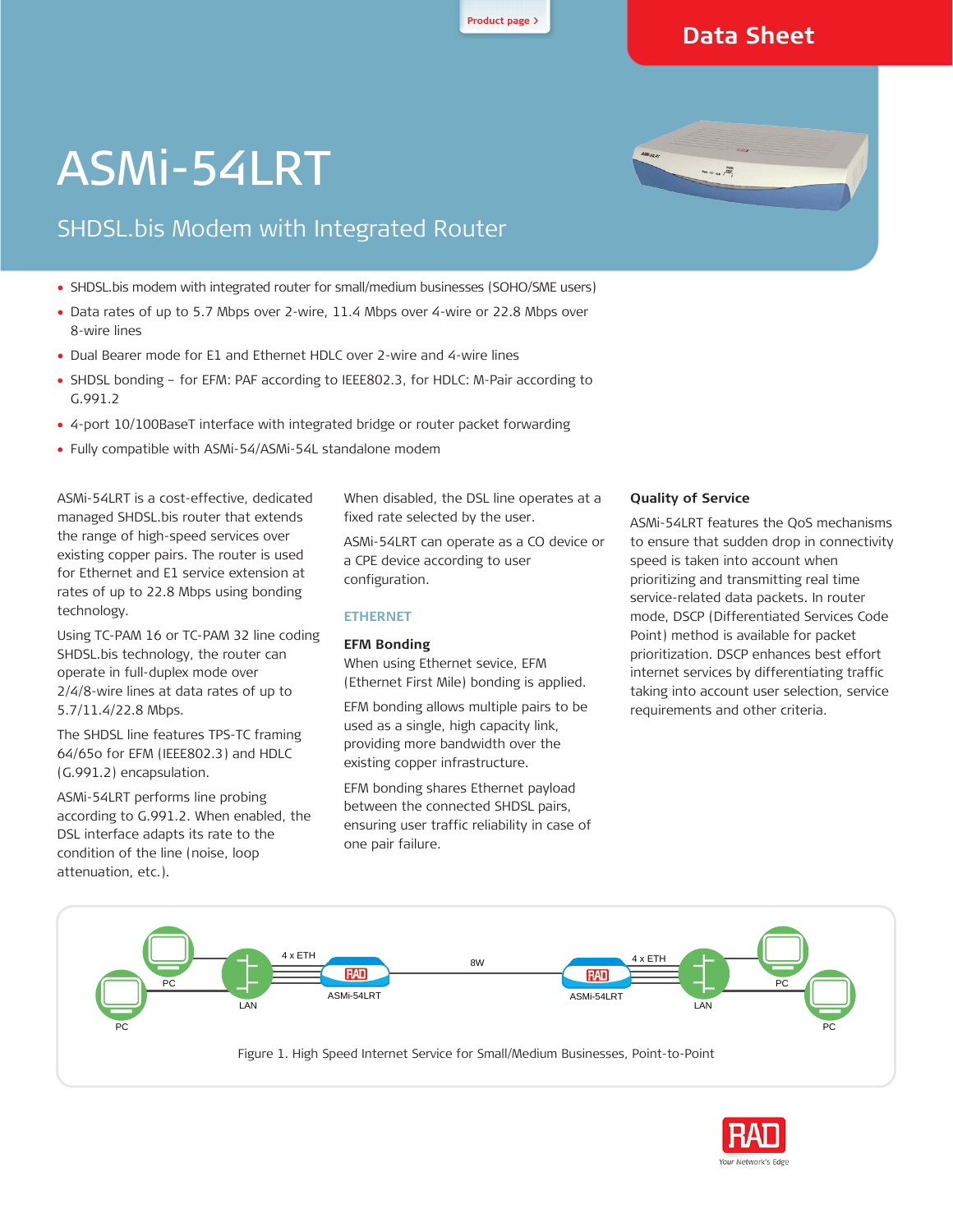In bridge mode the following methods are available for packet prioritization:

- DSCP
- 802.1p (VLAN) priority
- Per-ETH-Port priority.

The modem implements the IEEE's 802.1q standards to provide VLAN-tagging with four levels of prioritization, enabling carriers to offer differentiated Ethernet services. VLAN tagging can also be employed for separating traffic, ensuring transparency of the customer traffic and bolstering security of management traffic. The user can activate or deactivate the priority mechanism, and each priority (VLAN priority, DSCP or per port) can be mapped to one of four priority queues.

The internal forwarding of Ethernet traffic can be configured in two ways:

- By specifying the ports (a mode identified as *unaware* in accordance with Metro Ethernet Forum (MEF) standards). In this mode, all the Ethernet traffic reaching one of the ports is forwarded to the other port, and vice versa
- By using VLANs for classification: (a mode identified as aware in accordance with MEF standards). In this mode, Ethernet traffic reaching one of the ports is forwarded to another port in accordance with its VLAN identifier.

Specific rate limitation can be applied per port.

#### **Router**

ASMi-54LRT incorporates a bridge or built-in router for secure and efficient Layer 3 IP connectivity over packet switched networks.

ASMi-54LRT can use static or dynamic routing. Dynamic (NAPT) routing automatically adjusts packet routes over the network from LAN to WAN, whereas static (NAT) routing specifies a fixed routing path from LAN to WAN to enable access to servers in the Local Area Network.

The network connection can be configured as one of three types: DMZ (enabling access to the public servers), WAN, or LAN.

The router features three IP interfaces:

- WAN on the SHDSL link
- LAN on ETH-1, ETH-2 and ETH-3 links
- DMZ on ETH-4 link.

The device uses dynamic NAPT to map multiple LAN IP addresses to a single public IP address, so that outgoing LAN traffic appears to originate from a single device – ASMi-54LRT. Additionally, the device performs bidirectional NAT (maps a private single host IP address on the LAN to a single public IP address on the WAN subnet) for opening private IP services to the public network.



Figure 2. High Speed Point-to-Multipoint Internet Service for Small and Medium Businesses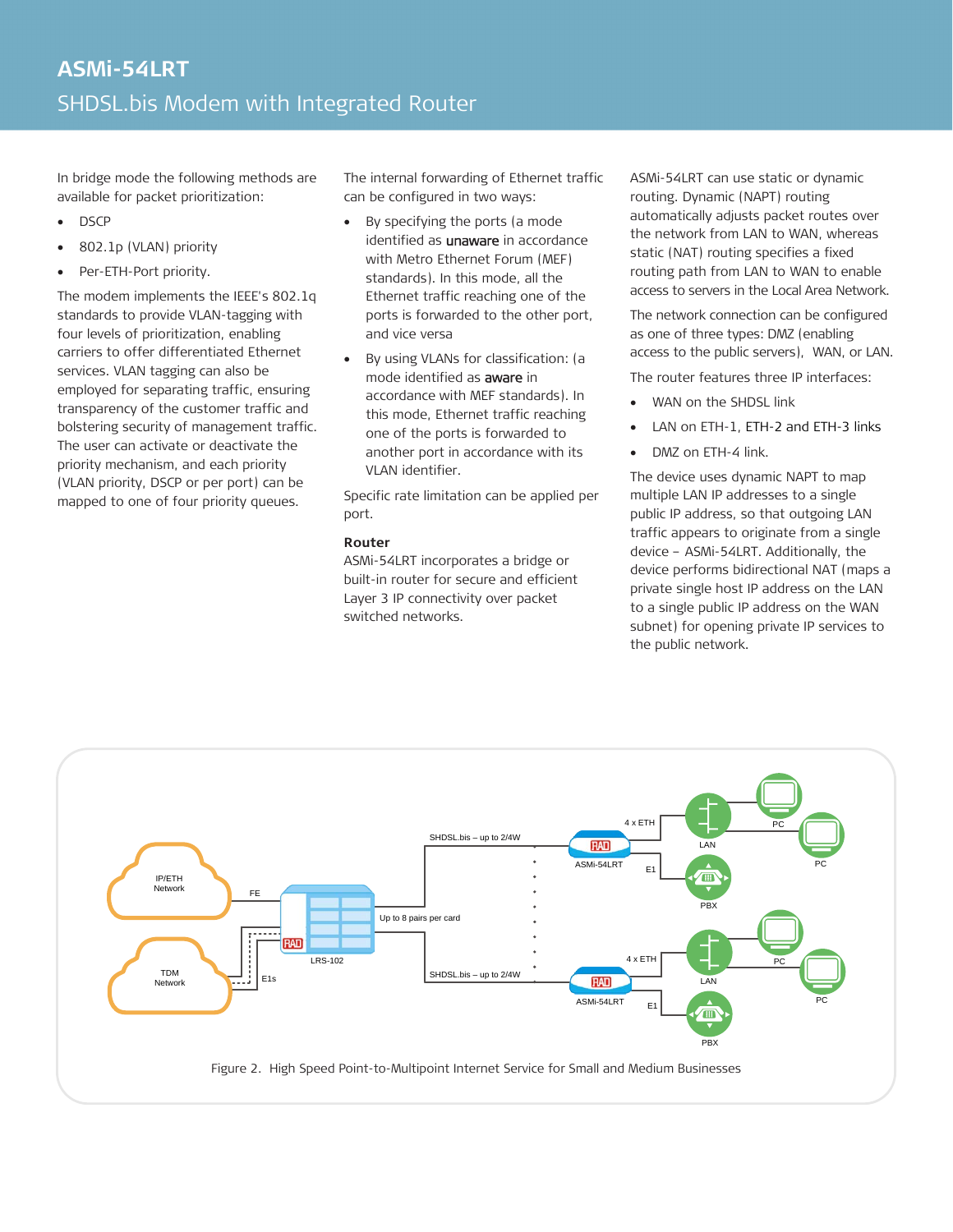### **Data Sheet**

#### **Firewall**

A Solid Firewall™ protection for the LAN and the DMZ sub-network, provides security against unauthorized network access, including malicious denial of service (DoS) and distributed denial of service (DDoS) attacks.

Protective measures include rate limiting for ingress packets of vulnerable types.

#### **VPN**

ASMi-54LRT integrates IPSEC VPN capabilities to provide secure IP communications by authenticating and encrypting each IP packet of a communication session.

This allows establishing a Virtual Private Network (VPN) for connection of branch offices using data encryption through the Internet from the LAN interface.

#### **MANAGEMENT AND SECURITY**

ASMi-54LRT can be managed using the following connections:

- Local RS-232 terminal
- Telnet server, SNMP (Ver.1)
- Web server
- Inband management with or without dedicated VLAN.

#### **ARCHITECTURE**

The modem is encased in a compact half-19" plastic enclosure that can be mounted alone, or in pairs, in a 19-inch rack using RAD's optional rack mount kits (see Ordering).

ASMi-54LRT is available with two power supply options:

- AC/DC wide range (100 to 240 VAC, -48 to -60 VDC nominal)
- 24 VDC.

Up to eight SHDSL repeaters can be installed in line to increase the operation range of E1- and Ethernet-based modems.

### **Specifications**

#### **LINE INTERFACE**

#### **Line Type**

Symmetrical PSD 2/4/8-wires unconditioned dedicated line (twisted pair)

#### **Impedance**

135Ω

**Line Coding** 16 or 32 TC-PAM

#### **Line Rate**

- For EFM: 192 to 5696 kbps in steps of n x 64 kbps for each 2-wire line
- For HDLC: 192 to 22784 kbps in steps of n x 64 where n=89/178/356 for 2W/4W/8W

#### **Range**

For 26 AWG, noise-free, copper pair:

| Data Rate | Range |         |
|-----------|-------|---------|
| [kbps]    | [km]  | [miles] |
| 192       | 6.6   | 4.1     |
| 1536      | 4.9   | 3.0     |
| 2048      | 4.5   | 2.8     |
| 4096      | 3.2   | 2.0     |
| 4608      | 3.0   | 1.9     |
| 5696      | 2.6   | 1.6     |

#### **EFM Bonding**

Per IEEE802.3ah and ITU-T G.991.2 (for Ethernet only)

#### **SHDSL Reference Clock**

E1+Ethernet user interfaces: Clock Mode 1 or 2 Ethernet only user interface: Clock Mode 3a

#### **Compliance** ITU-T G.991.2, ETSI TS 101524

**Connectors** RJ-45

#### **E1 INTERFACE**

**Coding** HDB3

**Line Impedance** 120Ω, balanced 75Ω, unbalanced (via adapter cable)

**Jitter Performance** As per ITU G.823

**Connector** RJ-45

#### **Diagnostics** Local analog loopback Remote digital loopback

#### **BRIDGE**

**Interface** 10/100BaseT

**Connectors**  $4 \times RI-45$ 

**Frame Size** 2048 bytes

#### **ROUTER/BRIDGE**

#### **Interface**

10/100BaseT 4-port switch·

**Connectors** 4 x RJ-45

**IP Addressing and Routing** NAPT (Dynamic) Static NAT (Bidirectional)

#### **Security**

Firewall Stateful packet inspection

#### **IP VPNs**

Tunnels: IPsec IPsec encryption: AES, DES, 3DES IPsec tunnel mode: AH and ESP with SHA1 and MD-5 hashing

#### **Bridging and VLANs**

Bridging or Integrated Routing VLAN tagging and untagging Multiple VLAN IDs per port (bridge mode) 802.1p priority tagging, TOS/COS and COS/TOS mapping (bridge mode)